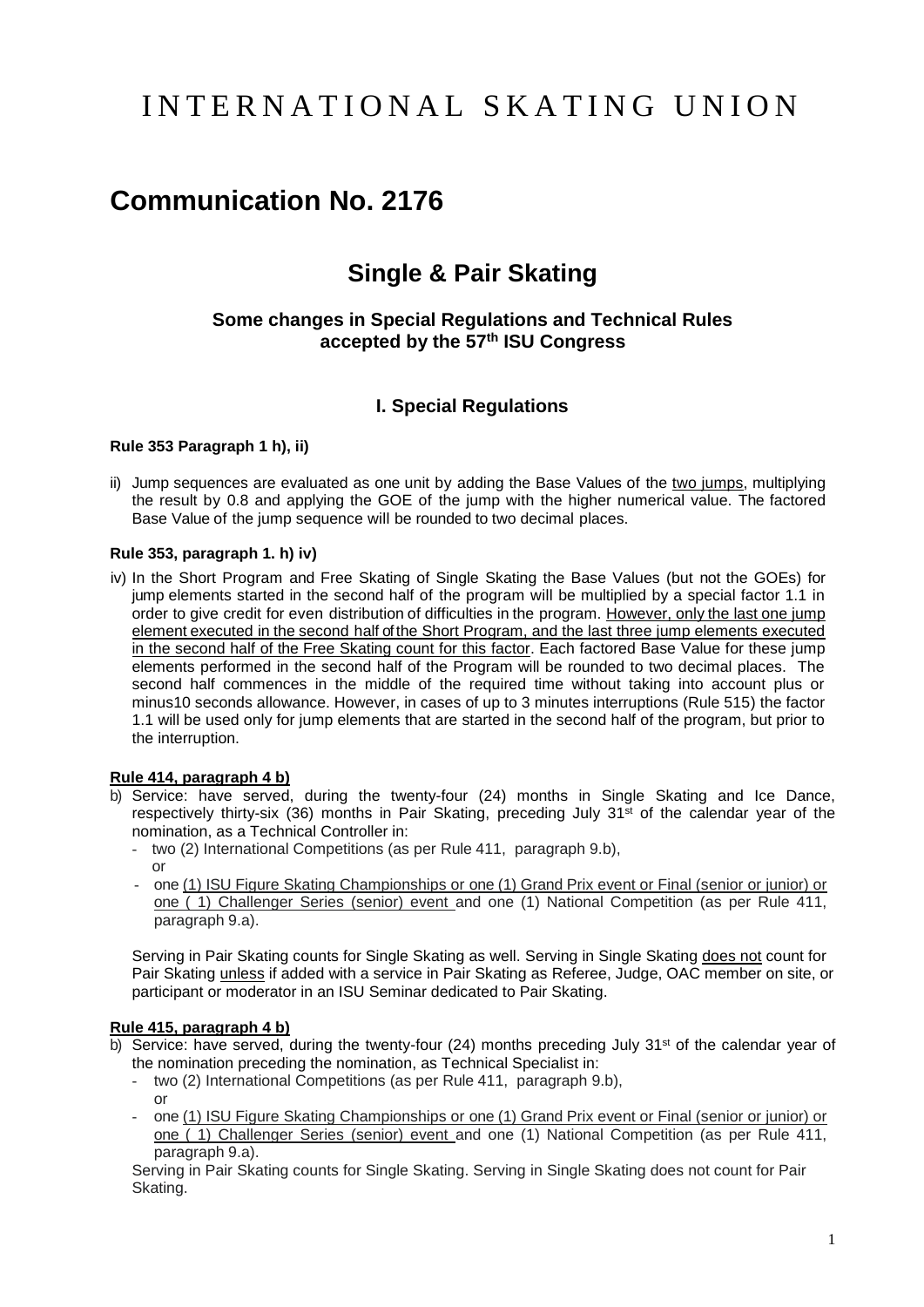#### **Rule 430, paragraph f) General and specific duties and powers**

- Any form of electronic communication devices such as mobile phones, tablets or smart watches must be switched off while the officials are on the officials' stand.
- ISU Officials must not act as Team Leader in the same season during which they serve as Referee, Judge, Technical Controller, Technical Specialist or OAC member in ISU Championships or Olympic Winter Games.

### **Rule 431, paragraph 1**

#### **Judges Meeting at International Competitions**

Judges of International Competitions must attend a Judges Meeting to be held immediately before the beginning of the competition. The exact time and the format of this meeting will be determined by the Referee. However, this meeting shall include at least a brief summary of all topics to be covered in the Initial Judges Meeting and the Pre Event Meeting of ISU Championships, ISU Events and Olympic Winter Games.

# **II. Technical Rules**

# **Rule 504, paragraph 1 c)**

## **c) Grade of Execution (GOE)**

Each Judge will mark the quality of execution of every element depending on the positive or negative features of the execution and errors on an eleven (11) Grade of Execution scale: +5, +4, +3, +2, +1, Base Value, -1, -2, -3, -4, - 5.

As per Rule 353, paragraphs 1.h) (i) and (ii) and 1.i), jump combinations, jump sequences (in Single & Pair Skating) are evaluated as one unit. The guidelines for marking GOEs are published and updated in ISU Communications.

#### **Rule 504 paragraph 3 b)**

Points given by the Judges correspond to the following degrees of the Program Components: less than 1 – extremely poor, 1-1.75 - very poor, 2 - 2.75 - poor, 3-3.75 - weak, 4 - 4.75 - fair, 5 - 5.75 - average, 6 - 6.75 - above average, 7 - 7.75 - good, 8 -8.75 - very good, 9 – 9.75 excellent, 10 - outstanding.

#### **Rule 520, paragraph 2:**

 Based on the result of the Short Program/Rhythm Dance, the Competitors placed 1-24 in Single Skating, 1-16 in Pair Skating (1-20 in Pair Skating at World Championships) and 1-20 in Ice Dance only shall qualify for the final Free Skating/Free Dance.

#### **Rule 610**

#### **Jump Combinations**

In a jump combination, the landing foot of a jump is the take off foot of the next jump. One full revolution on the ice between the jumps (free foot can touch the ice, but no weight transfer) keeps the element within the frame of the definition of a jump combination. However an Euler (half-loop) when used in combinations between two listed jumps is a listed jump with the value indicated in the SOV.

If the first jump of a two-jump-combination fails to be successful and turns out as a "non-listed jump", the unit will still be considered as a jump combination.

|             | -0      | -4      | $-3$    | $-2$    |         | <b>BASE</b> | $+1$    | $+2$    |         | $+4$    | $+5$    |
|-------------|---------|---------|---------|---------|---------|-------------|---------|---------|---------|---------|---------|
|             | $-50%$  | $-40%$  | $-30%$  | $-20%$  | $-10%$  |             | $+10%$  | $+20%$  | $+30%$  | $+40%$  | $+50%$  |
| 1Eu (Euler) | $-0.25$ | $-0.20$ | $-0.15$ | $-0.10$ | $-0.05$ | 0.50        | $+0.05$ | $+0.10$ | $+0.15$ | $+0.20$ | $+0.25$ |
| 1Eu<        | $-0.19$ | $-0.15$ | $-0.11$ | $-0.08$ | $-0.04$ | 0.38        | $+0.04$ | $+0.08$ | $+0.11$ | $+0.15$ | $+0.19$ |

#### **Rule 610 Jump Sequences**

A jump sequence consists of 2 (two) jumps of any number of revolutions, beginning with any listed jump, immediately followed by an Axel type jump with a direct step from the landing curve of the first jump to the take-off curve of the Axel jump.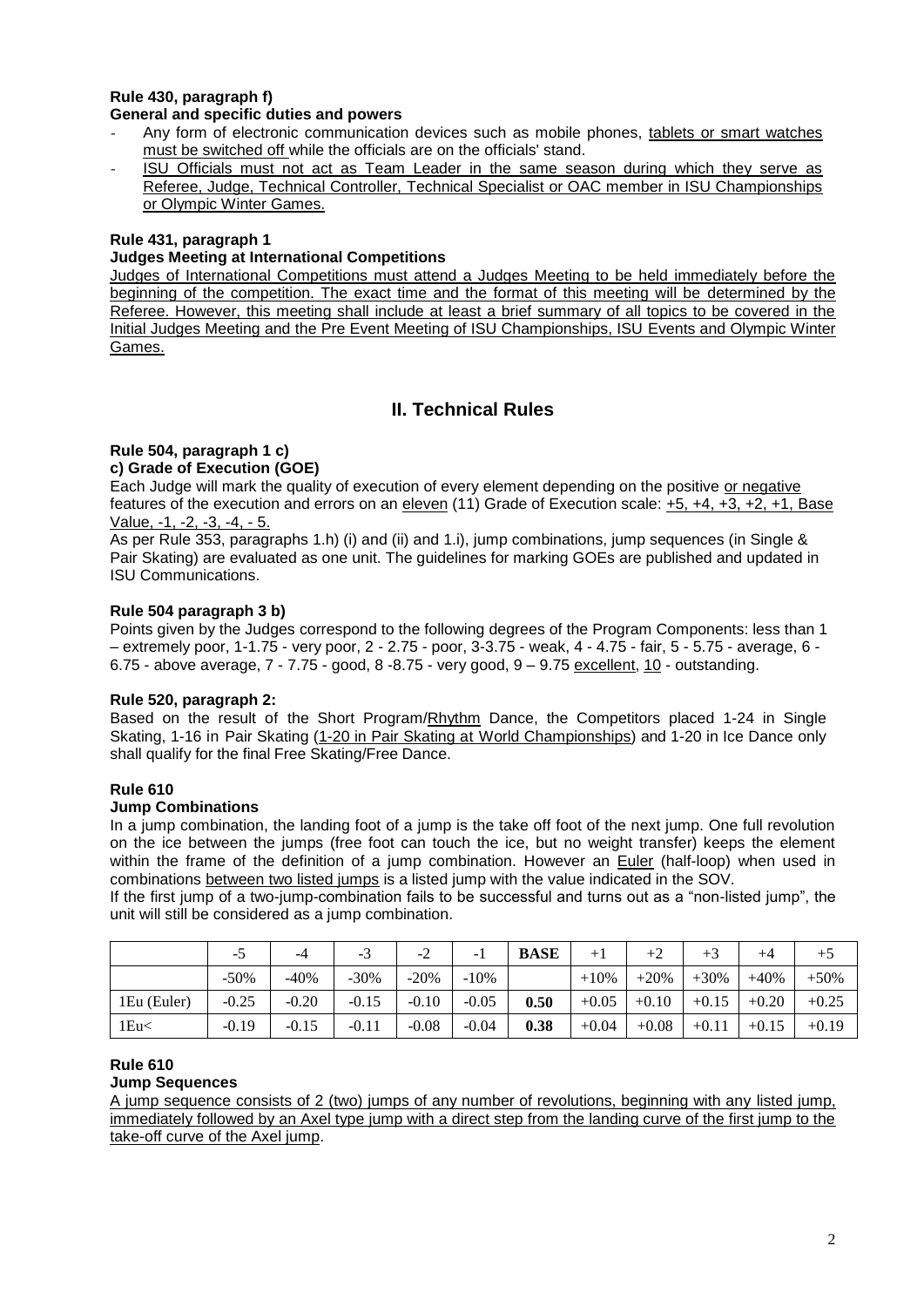# **Rule 610**, **Illegal/Elements Movements** are:

- somersault type jumps;
- lifts with wrong holds.

## **Rule 611 paragraph 2 and 3**

#### **The Junior and Senior Short Program Ladies and Men**

b) The Solo jump no longer has the requirement of connecting steps and/or other comparable movements preceding this jump.

### **Rule 612**

#### **Repetitions:**

Any double jump (including double Axel) cannot be included more than twice in a Single's Free Program (as a Solo Jump or a part of a Jump Combination / Sequence).

Of all triple and quadruple jumps only two (2) can be executed twice. Of the two repetitions only one (1) can be a quadruple jump. If at least one of these executions is in a Jump Combination/ Sequence, both executions are attributed their full numerical value according to the Scale of Value. If both executions are as solo jumps, the second of these solo jumps will be attributed 70% of its numerical value according to the Scale of Value.

Triple and quadruple jumps with the same name will be considered as two different jumps. No triple or quadruple jump can be attempted more than twice.

#### **Rule 620**

The Short Program of Senior and Junior Pair Skating every season includes a solo spin combination with a change of foot, but does not include a pair spin combination.

#### **Rule 621**

- **2. A Senior Well Balanced Program** must contain:
- maximum of 3 lifts, not all from the same group, with full extension of the lifting arm/s;
- maximum of 1 twist lift;
- maximum of 2 different throw jumps;
- maximum of 1 solo jump;
- maximum of 1 jump combination or sequence;
- maximum of 1 pair spin combination;
- maximum of 1 death spiral different from the death spiral of the Short Program;
- maximum of 1 choreographic sequence.

#### **3. A Junior Well Balanced Program** must contain:

- maximum of 2 lifts, not all from the same group, with full extension of the lifting arm/s;
- maximum of 1 twist lift;
- maximum of 2 different throw jumps;
- maximum of 1 solo jump;
- maximum of 1 jump combination or sequence;
- maximum of 1 pair spin combination;
- maximum of 1 death spiral;
- maximum of 1 choreographic sequence.

# **III. ISU Communication 2168**

The content of this Communication was subject to 57th ISU Congress decisions. It is now confirmed that all items in Communication 2168 remain valid. Below are corrections of small typing mistakes:

Page 8, item 4: correction - 3Lz< has been corrected to 3F<

1. In jump combinations / jump sequences when applying the GOE with the numerical value of the most difficult jump, the signs "<", "e", "V" are taken into account (e.g. 3T with Base Value 4.2 is considered more difficult than 3F< with reduced Base Value 3.98).

Page 12, Lifts: correction - the word "with" has been corrected to "which".

2. - lifts with more than one point of contact which require exceptional balance and control (e.g. "star" lift where the lady is facing away from the man).